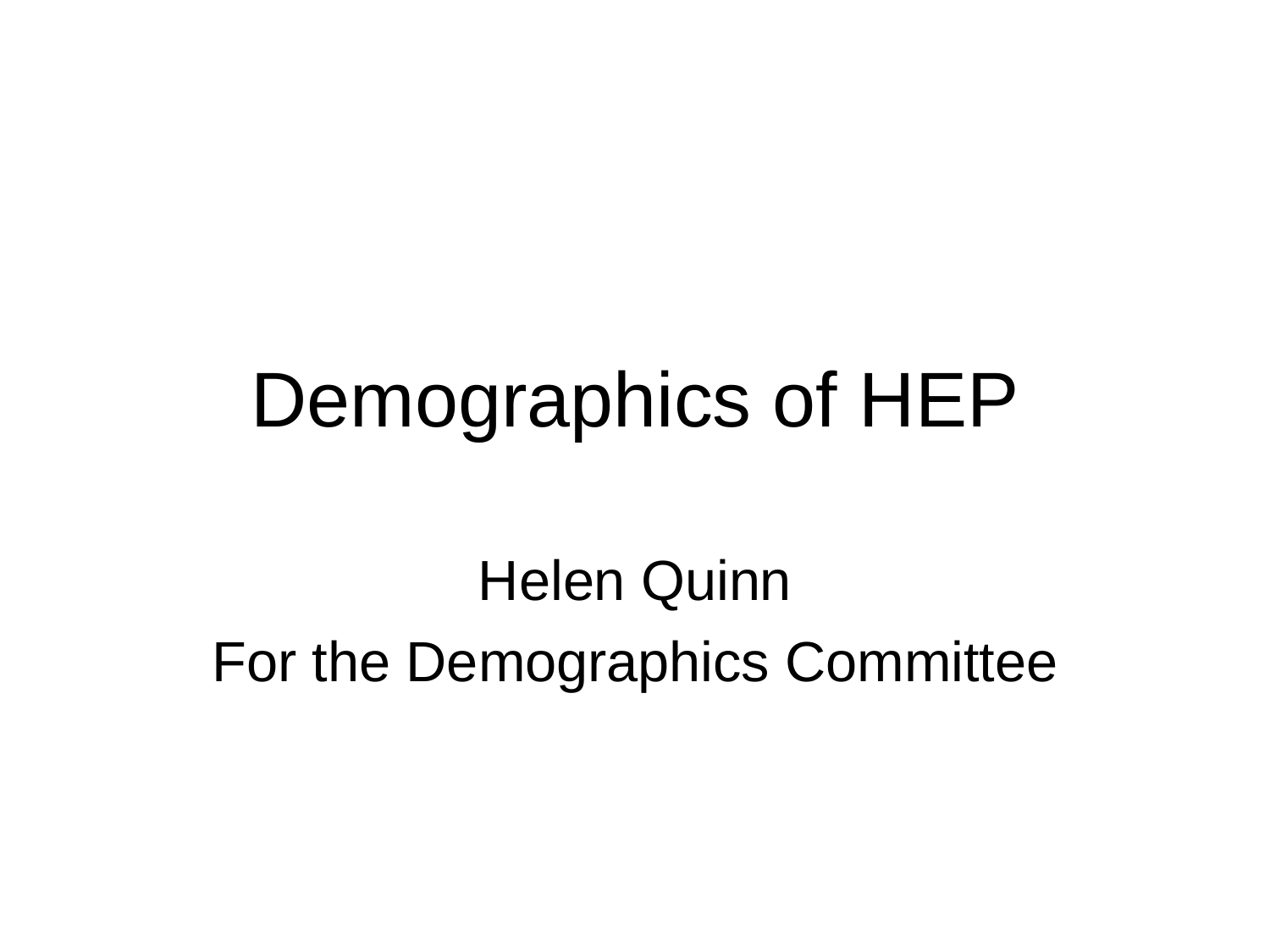# A little history

Group has been working since about 1999

Goal: To understand flow of young people into, and out of field, and where they go Challenges: Access and analyze data from LBNL data base Collect the relevant data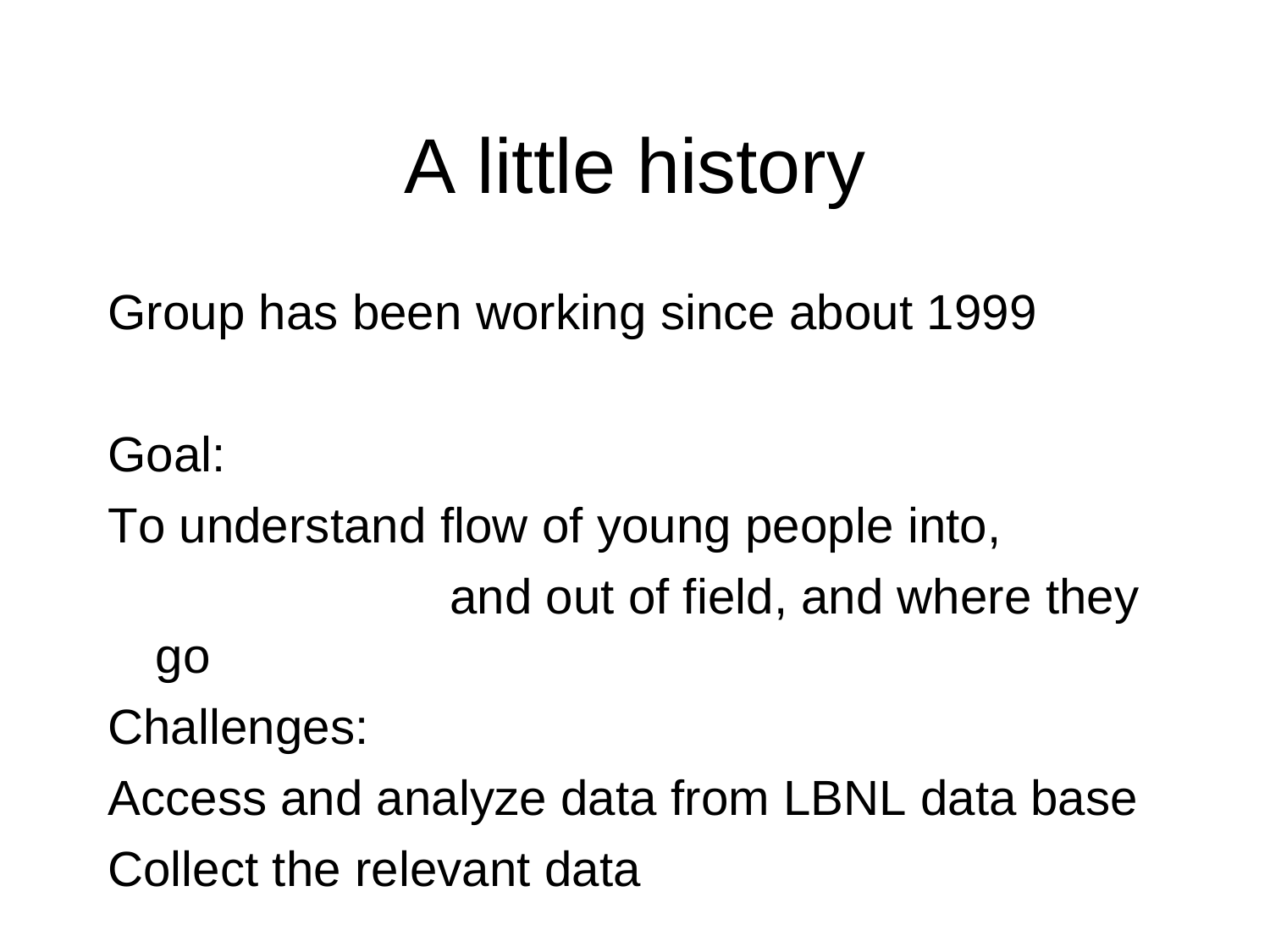# More (vague) History

- Data Collection by LBNL > 15 years
- Demographics committee ~ 10 yrs
- Data Cleaning by Iowa group > 6 yrs (last 3 without funding)
- Improvements to system to reduce errors over past 5+ years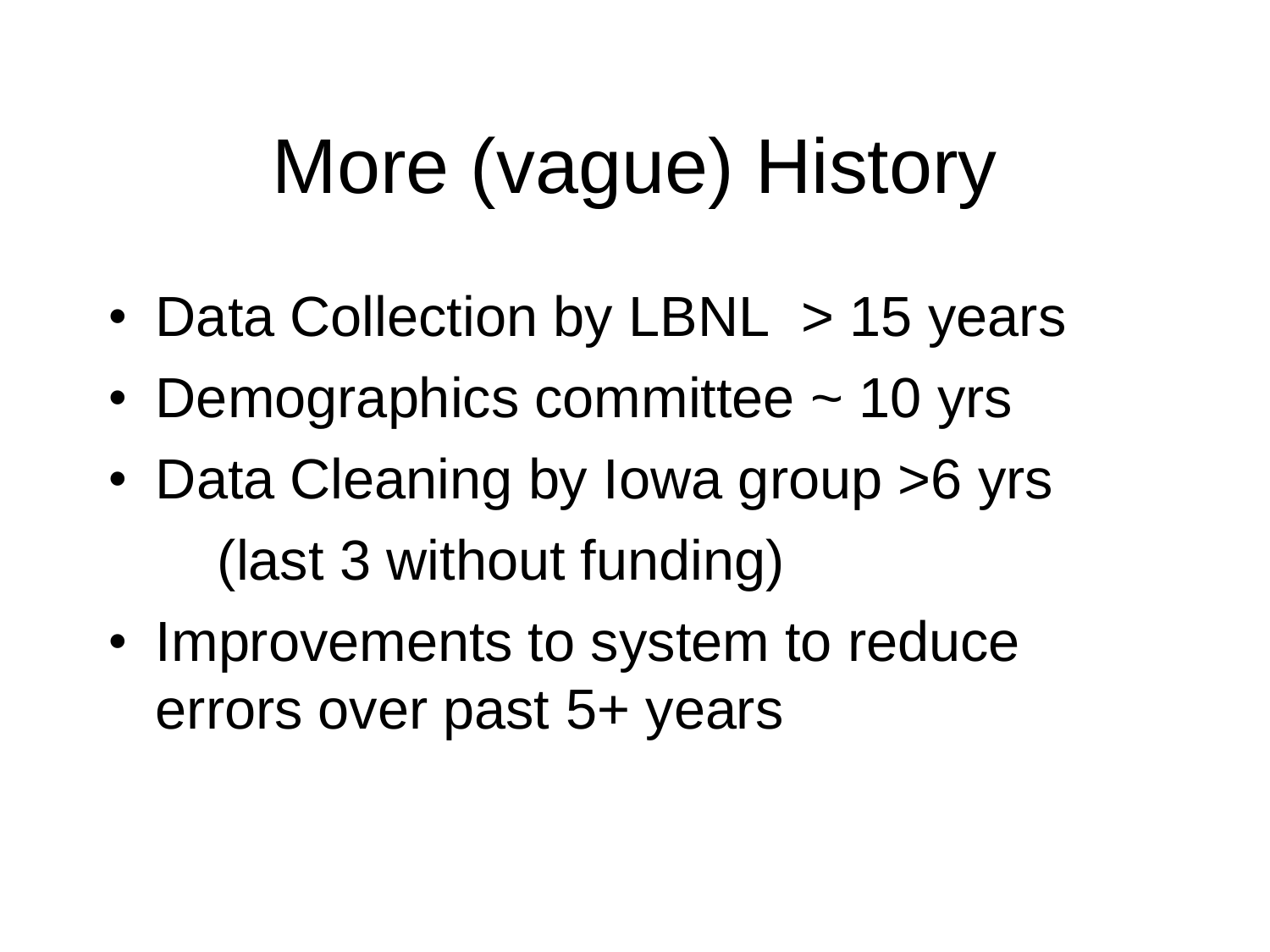### Flows

- 3 year average picture smoothes year to year fluctuations (07-09)
- Close to "steady state"
- Some fuzziness about particle astro
- 80-90% student "leave" –ie do not reach tenure in HEP institutions
- Where do they go?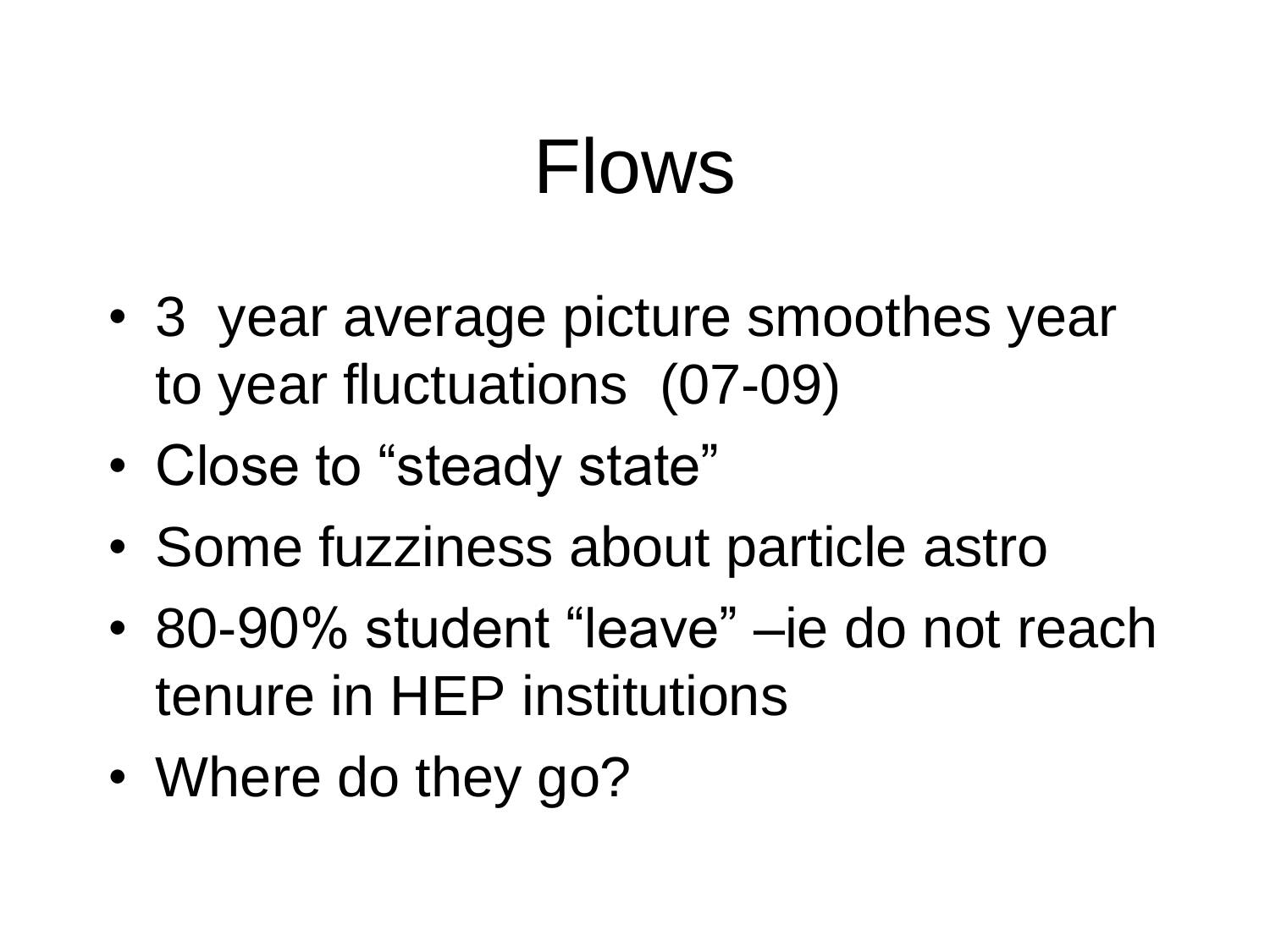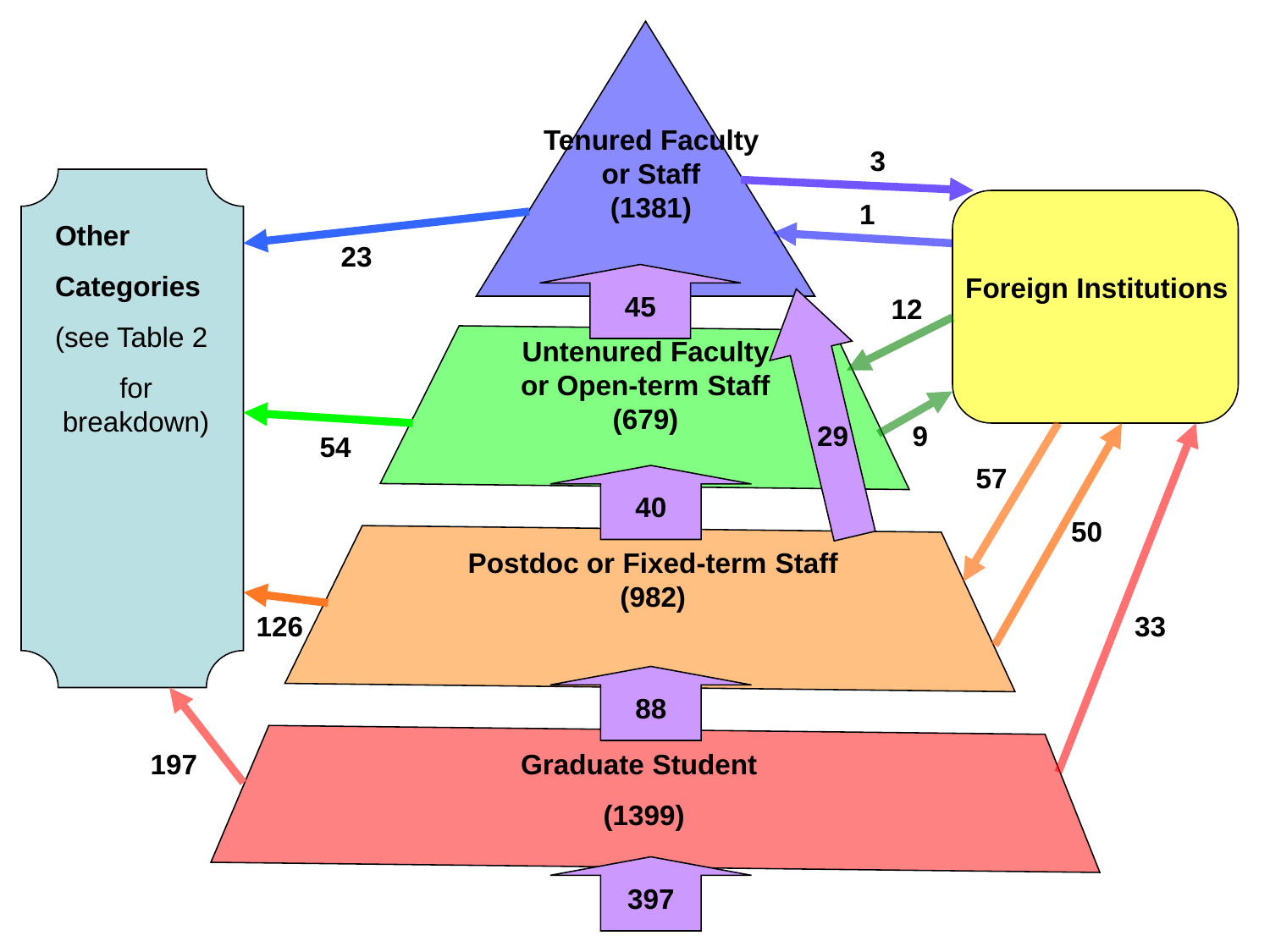## Tracking leavers

• Added drop-down menus

• Emphasized in cover letter

- Poor response rate
- In following table
- "departure"= change of Institution or rank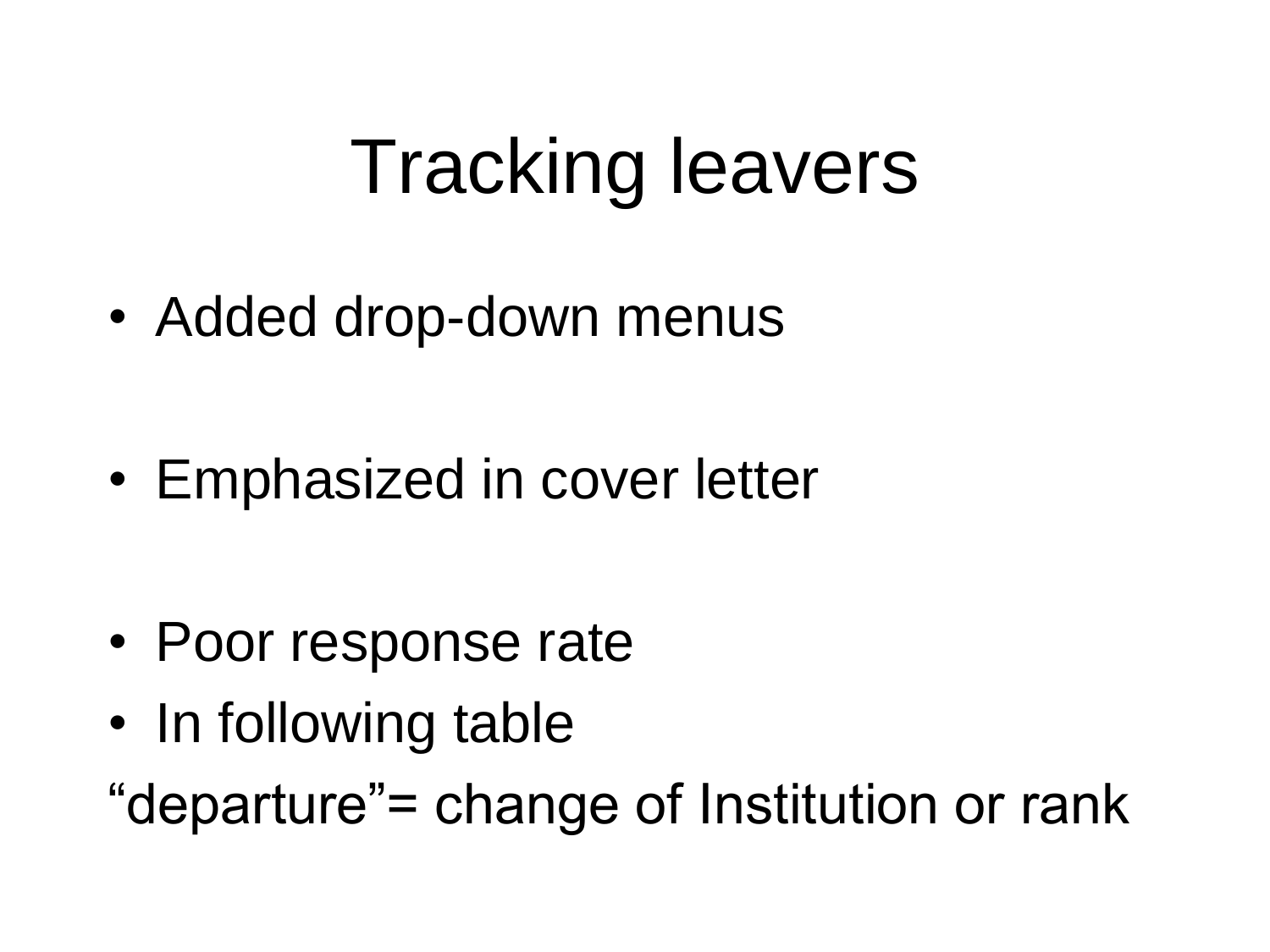| <b>Departure Table Student</b> |     | Postdoc | Untenured | Tenured |
|--------------------------------|-----|---------|-----------|---------|
| <b>HEP</b>                     | 115 | 120     | 17        |         |
| Other physics                  | 18  |         |           | 8       |
| Life Sciences                  | 9   |         |           |         |
| Industry                       | 26  | 26      |           |         |
| Teaching                       | 10  |         |           |         |
| Retired                        |     |         |           | 9       |
| Deceased                       |     |         | 3         | 3       |
| Unknown                        | 118 | 86      | 36        |         |

| Departing to Industry      |    |
|----------------------------|----|
| <b>Banking</b>             |    |
| Defense                    | 1  |
| Engineering                | 4  |
| Finance                    | 8  |
| Government                 | 3  |
| <b>Scientific Industry</b> | 18 |
| Computing/software         | 5  |
| Not specified              | 10 |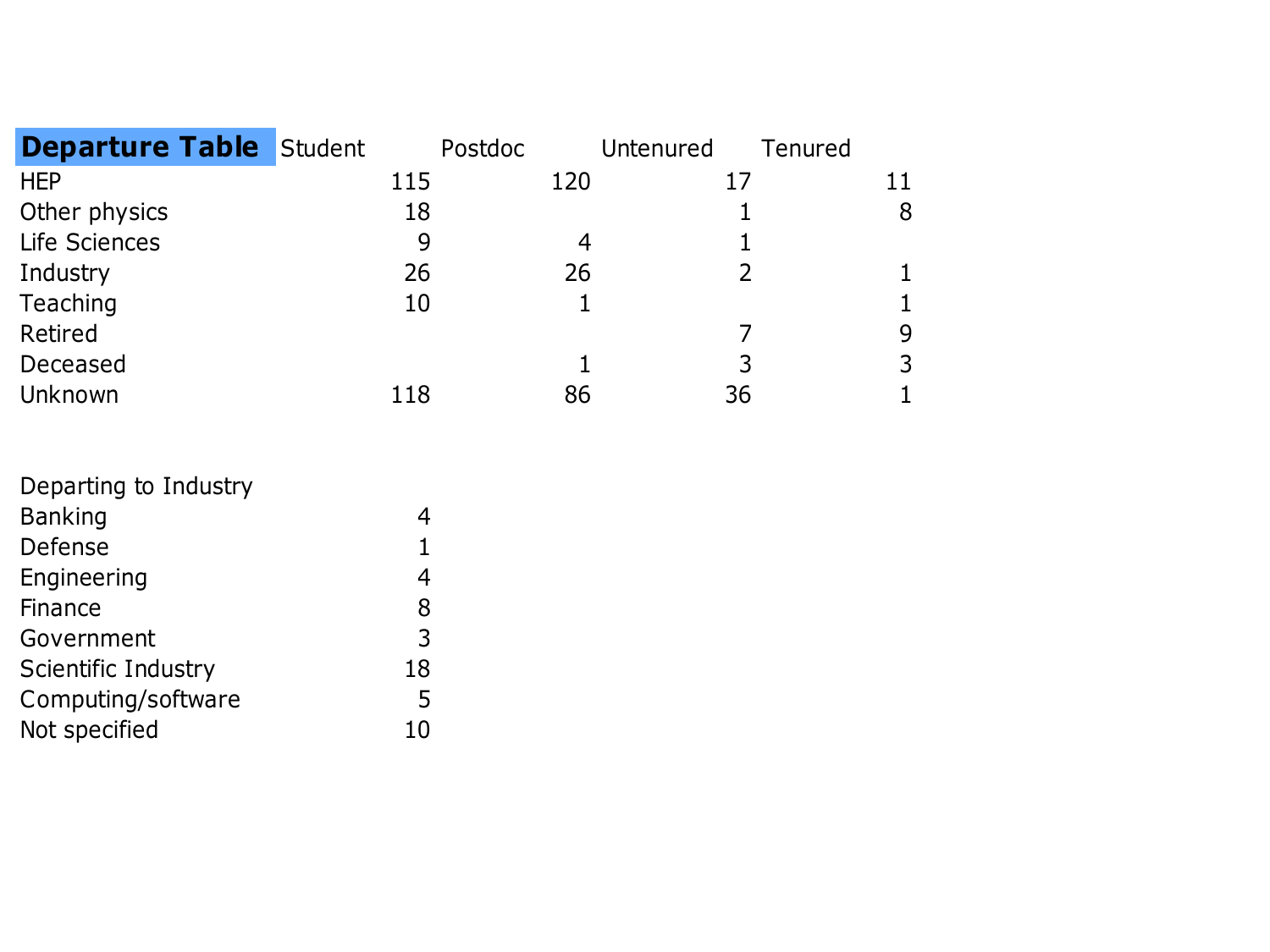#### What next?

Committee recommends:

Continue data collection

Make greater effort to capture leaver info But how?